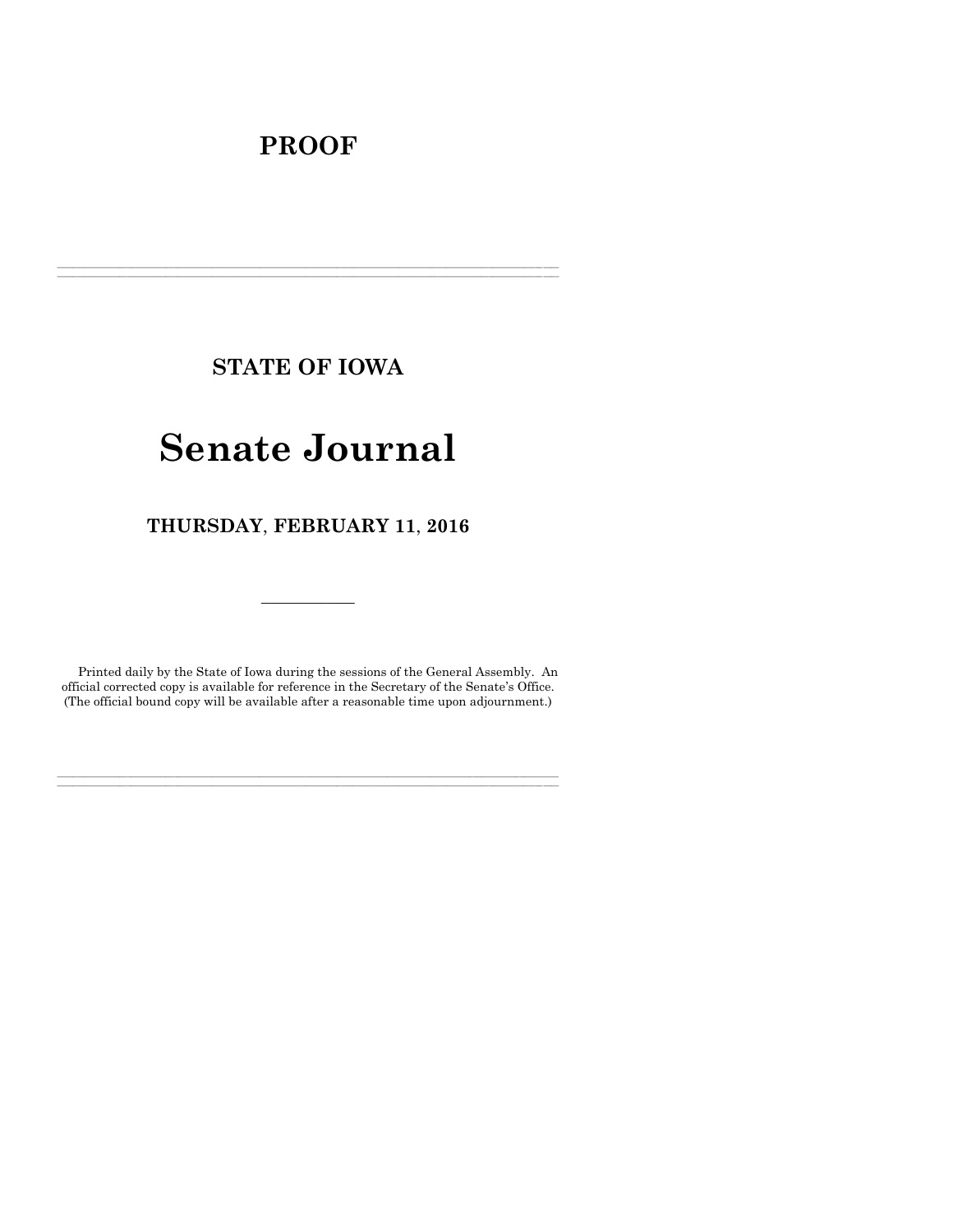# **JOURNAL OF THE SENATE**

 $\frac{1}{2}$ 

THIRTY-SECOND CALENDAR DAY TWENTIETH SESSION DAY

Senate Chamber Des Moines, Iowa, Thursday, February 11, 2016

The Senate met in regular session at 9:05 a.m., President Pro Tempore Sodders presiding.

Prayer was offered by Reverend Dr. Tom Boomershine, pastor of the DeWitt United Methodist Church in DeWitt, Iowa. He was the guest of Senator Hart.

# PLEDGE OF ALLEGIANCE

The Pledge of Allegiance was led by Senate Page Samantha Lofthouse.

The Journal of Wednesday, February 10, 2016, was approved.

# HOUSE MESSAGES RECEIVED AND CONSIDERED

The following messages were received from the Chief Clerk of the House:

MADAM PRESIDENT: I am directed to inform your honorable body that the House has on February 10, 2016, **passed** the following bill in which the concurrence of the House was asked:

**[Senate File 2035](http://coolice.legis.iowa.gov/Cool-ICE/default.asp?Category=billinfo&Service=Billbook&frame=1&GA=86&hbill=SF2035)**, a bill for an act relating to the reimbursement rate for juvenile shelter care homes and including effective date and retroactive applicability provisions.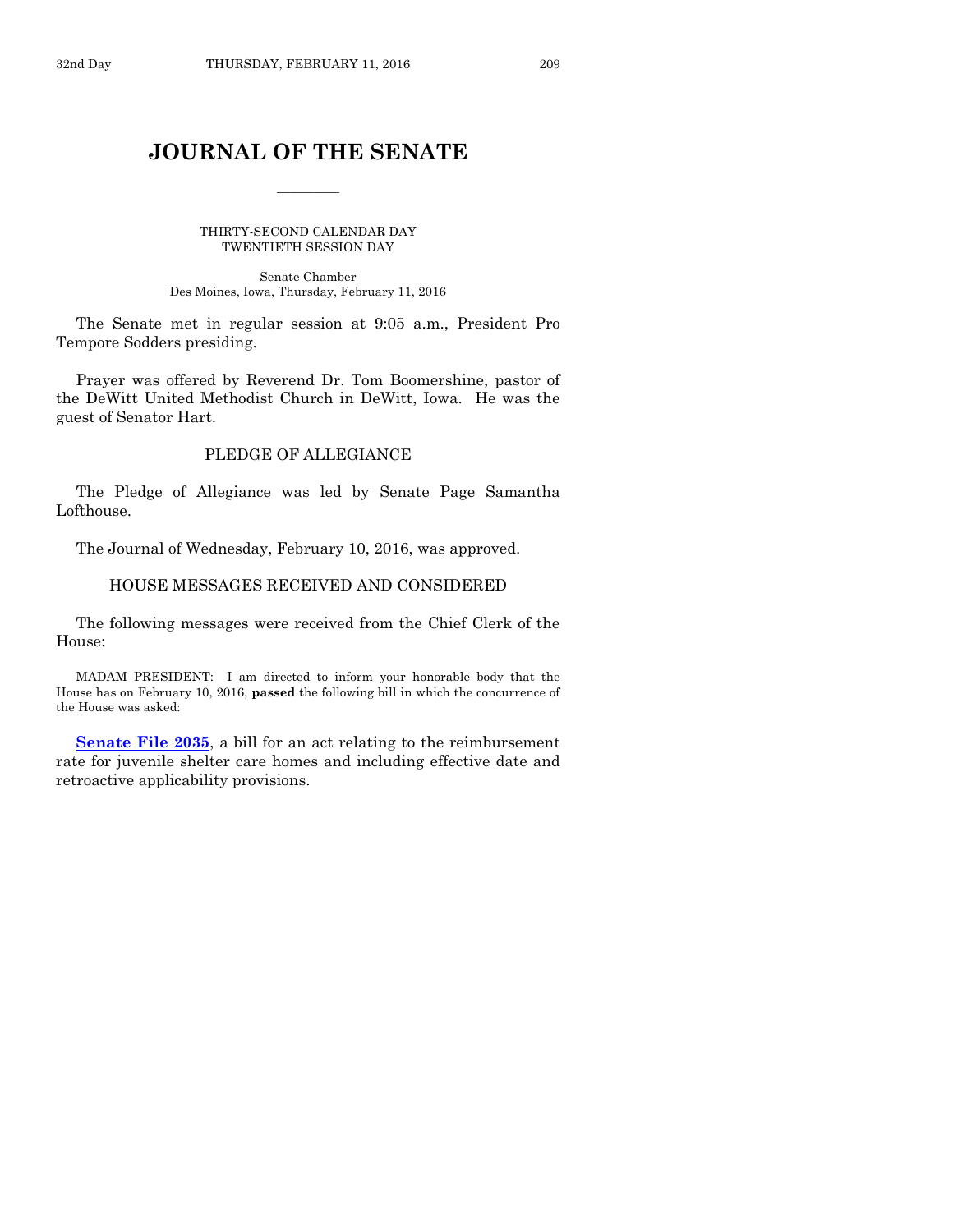ALSO: That the House has on February 10, 2016, **passed** the following bills in which the concurrence of the Senate is asked:

**[House File 2118](http://coolice.legis.iowa.gov/Cool-ICE/default.asp?Category=billinfo&Service=Billbook&frame=1&GA=86&hbill=HF2118)**, a bill for an act concerning reports of financial irregularities filed by the state auditor with a county attorney.

Read first time and attached to **companion [Senate File 2156](http://coolice.legis.iowa.gov/Cool-ICE/default.asp?Category=billinfo&Service=Billbook&frame=1&GA=86&hbill=SF2156)**.

**[House File 2147](http://coolice.legis.iowa.gov/Cool-ICE/default.asp?Category=billinfo&Service=Billbook&frame=1&GA=86&hbill=HF2147)**, a bill for an act relating to absentee voting by uniformed and overseas citizens.

Read first time and referred to committee on **State Government**.

**[House File 2180](http://coolice.legis.iowa.gov/Cool-ICE/default.asp?Category=billinfo&Service=Billbook&frame=1&GA=86&hbill=HF2180)**, a bill for an act relating to requirements for the transfer of township funds raised for purposes of acquiring or repairing a public hall.

Read first time and referred to committee on **Local Government**.

# BILLS REFERRED TO COMMITTEE

Senator Gronstal asked and received unanimous consent that **Senate Files 2073 and 2146** be referred from the Regular Calendar to the committee on **Appropriations**.

# LEAVES OF ABSENCE

Leaves of absence were granted as follows:

Senators Kapucian and Zaun, until they arrive, on request of Senator Dix.

The Senate stood at ease at 9:17 a.m. until the fall of the gavel for the purpose of party caucuses.

The Senate resumed session at 9:58 a.m., President Pro Tempore Sodders presiding.

# CONSIDERATION OF BILL (Regular Calendar)

Senator Gronstal asked and received unanimous consent to take up for consideration [Senate File 2125.](http://coolice.legis.iowa.gov/Cool-ICE/default.asp?Category=billinfo&Service=Billbook&frame=1&GA=86&hbill=SF2125)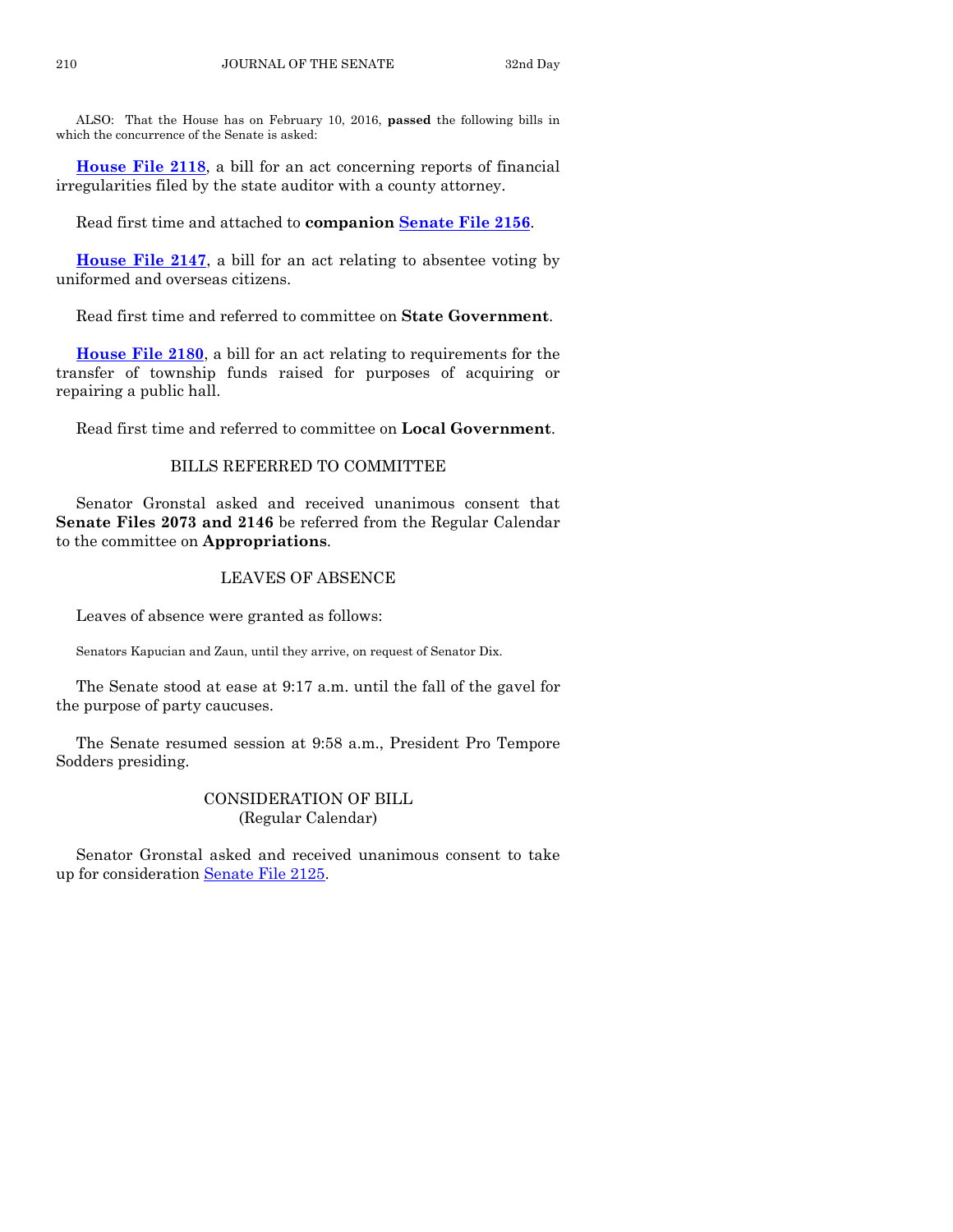On motion of Senator Jochum, **[Senate File 2125](http://coolice.legis.iowa.gov/Cool-ICE/default.asp?Category=billinfo&Service=Billbook&frame=1&GA=86&hbill=SF2125)**, a bill for an act relating to the termination of Medicaid managed care contracts, and including effective date provisions, was taken up for consideration.

Senator Jochum moved that the bill be read the last time now and placed upon its passage, which motion prevailed by a voice vote, and the bill was read the last time.

On the question "Shall the bill pass?" [\(S.F. 2125\)](http://coolice.legis.iowa.gov/Cool-ICE/default.asp?Category=billinfo&Service=Billbook&frame=1&GA=86&hbill=SF2125), the vote was:

Yeas, 29:

| Allen      | Dearden  | Johnson      | Seng     |
|------------|----------|--------------|----------|
| Bisignano  | Dotzler  | Kinney       | Shipley  |
| Bolkcom    | Dvorsky  | Mathis       | Sodders  |
| Bowman     | Gronstal | McCoy        | Taylor   |
| Brase      | Hart     | Petersen     | Wilhelm  |
| Chapman    | Hogg     | Quirmbach    |          |
| Courtney   | Horn     | Ragan        |          |
| Danielson  | Jochum   | Schoenjahn   |          |
| Nays, 19:  |          |              |          |
| Anderson   | Costello | Kraavenbrink | Sinclair |
| Behn       | Dix      | Rozenboom    | Smith    |
| Bertrand   | Feenstra | Schneider    | Whitver  |
| Breitbach  | Garrett  | Schultz      | Zumbach  |
| Chelgren   | Guth     | Segebart     |          |
|            |          |              |          |
| Absent, 2: |          |              |          |

The bill, having received a constitutional majority, was declared to have passed the Senate and the title was agreed to.

# IMMEDIATELY MESSAGED

Senator Gronstal asked and received unanimous consent that **[Senate File 2125](http://coolice.legis.iowa.gov/Cool-ICE/default.asp?Category=billinfo&Service=Billbook&frame=1&GA=86&hbill=SF2125)** be **immediately messaged** to the House.

# ADJOURNMENT

On motion of Senator Gronstal, the Senate adjourned at 11:13 a.m. until 1:00 p.m., Monday, February 15, 2016.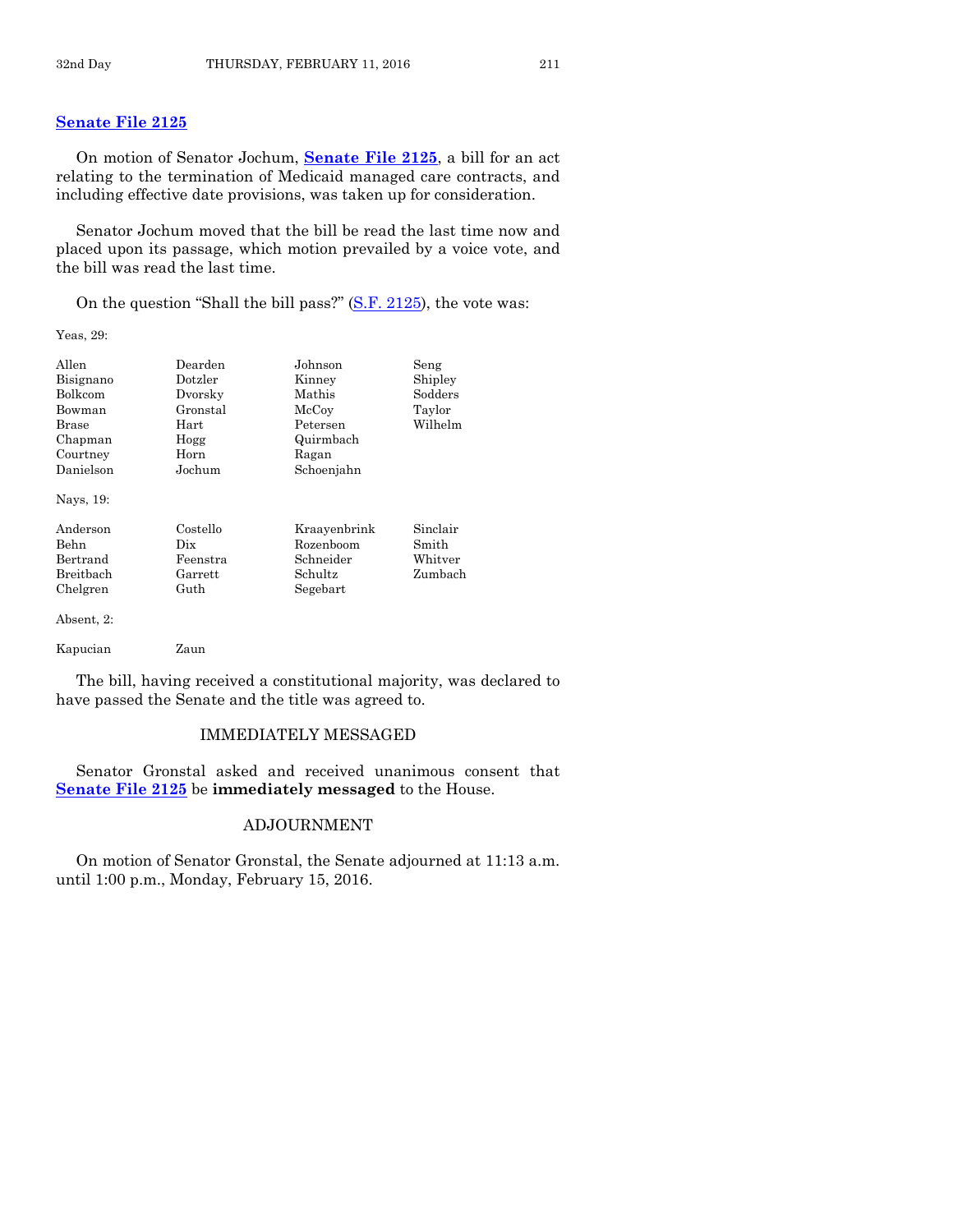# **APPENDIX**

# COMMUNICATIONS RECEIVED

The following communications were received in the office of the Secretary of the Senate and placed on file in the Legislative Services Agency:

#### DEPARTMENT OF EDUCATION

Education Report—School Infrastructure Funding Report, pursuant to Iowa Code section 256.9(19). Report received on February 11, 2016.

Iowa Association of School Boards Annual Report, pursuant to Iowa Code section 279.38. Report received on February 11, 2016.

#### BOARD OF REGENTS

Gifts and Grants Quarterly Report for Quarter Ending December 31, 2015, pursuant to Iowa Code section 8.44. Report received on February 11, 2016.

# REPORTS OF COMMITTEE MEETINGS

#### **ECONOMIC GROWTH**

**Convened:** Thursday, February 11, 2016, 1:05 p.m.

**Members Present:** Hart, Chair; Sodders, Vice Chair; Chelgren, Ranking Member; Anderson, Bisignano, Bowman, Breitbach, Chapman, Danielson, Dotzler, Guth, Mathis, Schneider, Taylor, and Wilhelm.

#### **Members Absent:** None.

**Committee Business:** Approved SSB [3095.](http://coolice.legis.iowa.gov/Cool-ICE/default.asp?Category=billinfo&Service=Billbook&frame=1&GA=86&hbill=SSB3095) Presentation by Iowa Center for Economic Success.

**Adjourned:** 1:45 p.m.

#### **HUMAN RESOURCES**

**Convened:** Wednesday, February 10, 2016, 3:00 p.m.

**Members Present:** Mathis, Chair; Ragan, Vice Chair; Johnson, Ranking Member; Allen, Bolkcom, Chelgren, Costello, Dotzler, Garrett, Jochum, Segebart, Taylor, and Wilhelm.

**Members Absent:** None.

**Committee Business:** Passed [SF 2075,](http://coolice.legis.iowa.gov/Cool-ICE/default.asp?Category=billinfo&Service=Billbook&frame=1&GA=86&hbill=SF2075) as amended; approved SSBs 3036, 3072, and 3109.

**Adjourned:** 4:00 p.m.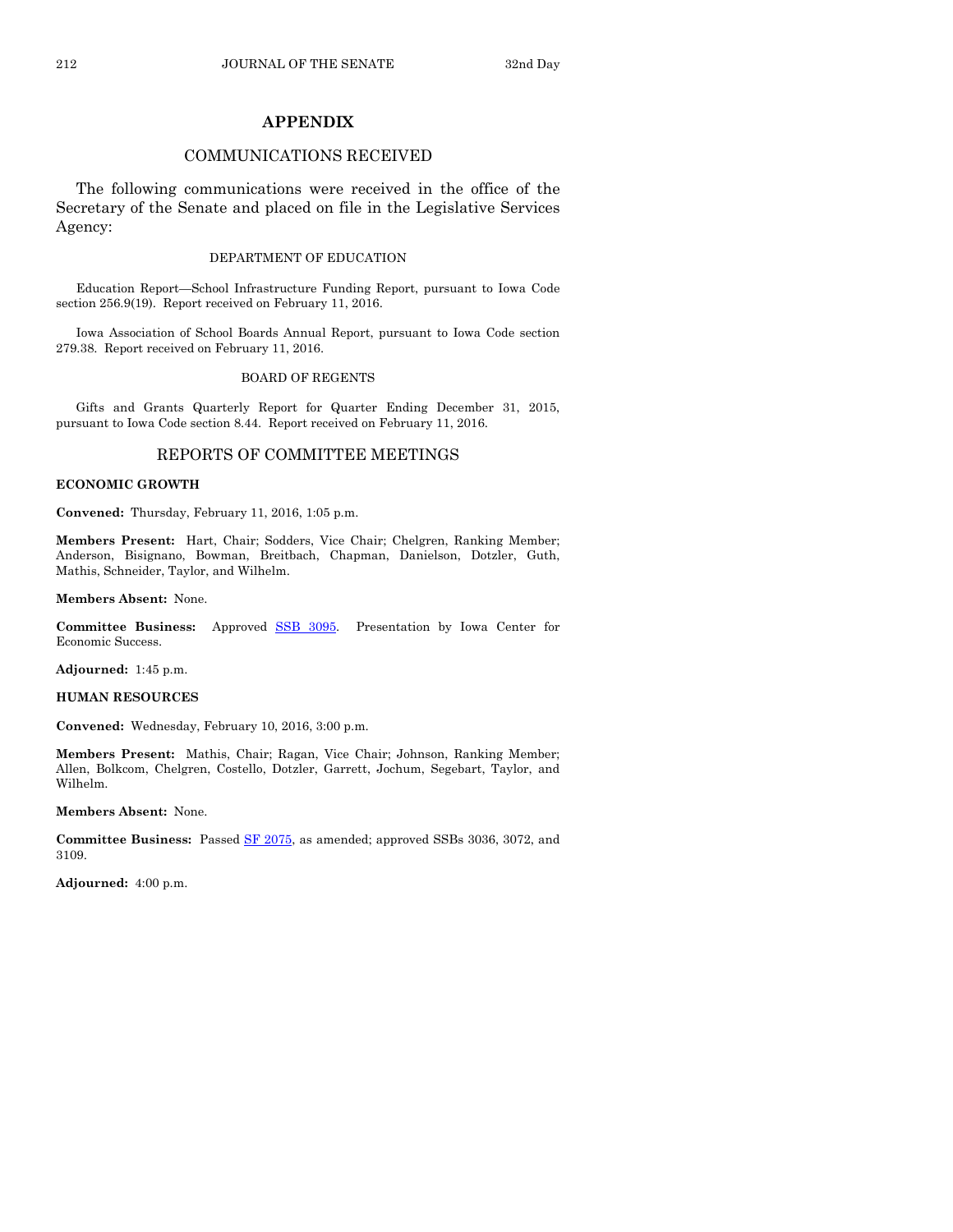#### **JUDICIARY**

**Convened:** Thursday, February 11, 2016, 2:00 p.m.

**Recessed:** 2:05 p.m.

**Reconvened:** 2:30 p.m.

**Members Present:** Sodders, Chair; Hogg, Vice Chair; Schneider, Ranking Member; Bisignano, Garrett, Horn, Kinney, Petersen, Quirmbach, Shipley, Taylor, and Whitver.

**Members Absent:** Zaun (excused).

**Committee Business:** Passed [SF 2082](http://coolice.legis.iowa.gov/Cool-ICE/default.asp?Category=billinfo&Service=Billbook&frame=1&GA=86&hbill=SF2082) and [SF 2083;](http://coolice.legis.iowa.gov/Cool-ICE/default.asp?Category=billinfo&Service=Billbook&frame=1&GA=86&hbill=SF2083) approved SSBs 3008, 3077, 3111, 3121, and 3127.

**Adjourned:** 2:45 p.m.

#### **VETERANS AFFAIRS**

**Convened:** Thursday, February 11, 2016, 12:30 p.m.

**Members Present:** Horn, Chair; Mathis, Vice Chair; Segebart, Ranking Member; Allen, Chelgren, Costello, Danielson, Hart, Ragan, and Rozenboom.

**Members Absent:** Sodders (excused).

**Committee Business:** Approved SSBs 3083, 3084, and 3085.

**Adjourned:** 12:50 p.m.

#### **EDUCATION APPROPRIATIONS SUBCOMMITTEE**

**Convened:** Thursday, February 11, 2016, 10:05 a.m.

**Members Present:** Schoenjahn, Chair; Quirmbach, Vice Chair; Kraayenbrink, Ranking Member; Horn, and Sinclair.

#### **Members Absent:** None.

**Committee Business:** Presentation by Regent Universities: Steven Gettel, Superintendent for School for the Deaf and the Braille and Sight Saving School; William Rudd, President of UNI; Steven Leath, President of ISU; and J. Bruce Harreld, President of UI.

**Adjourned:** 11:00 a.m.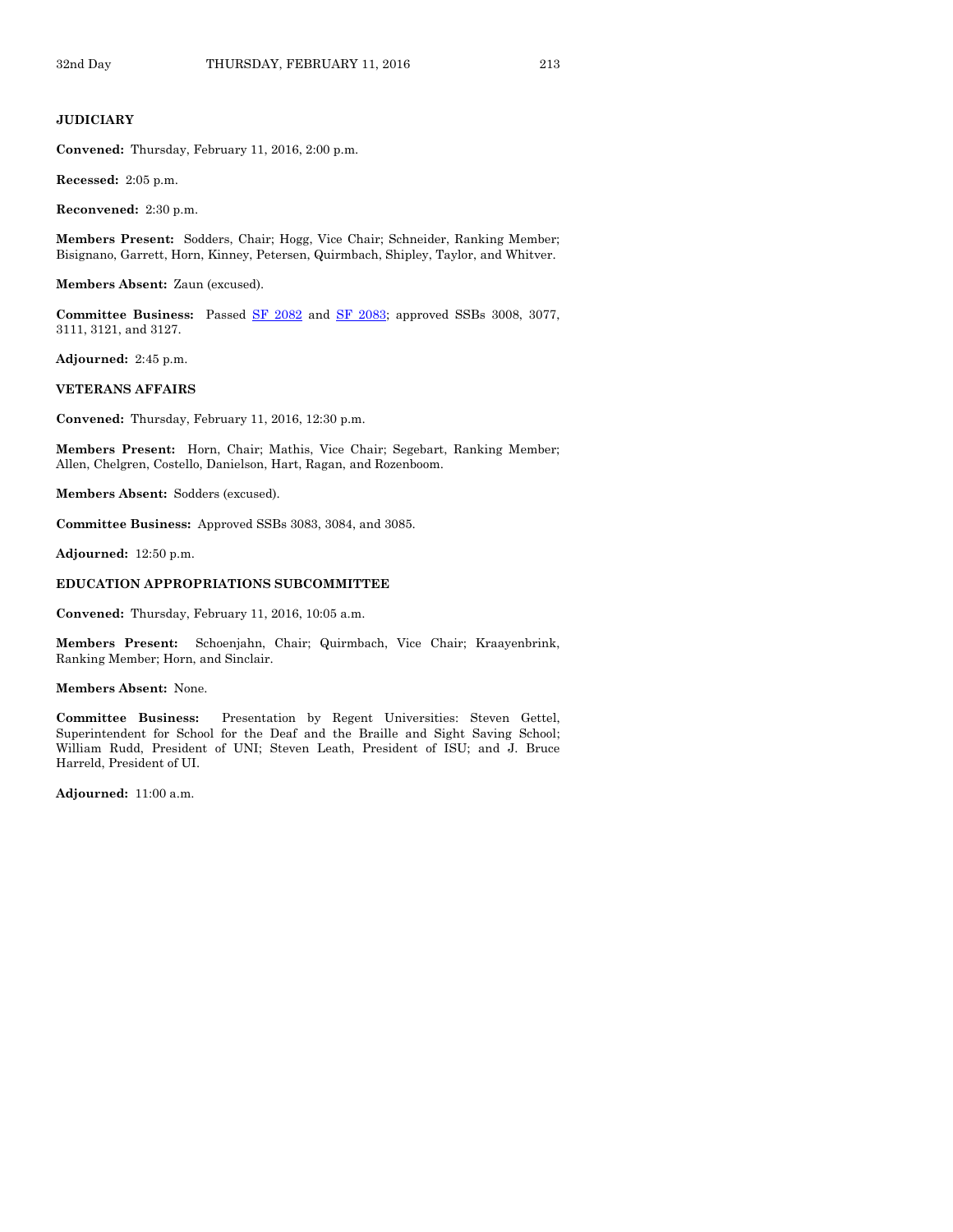# INTRODUCTION OF BILLS

**[Senate File 2157](http://coolice.legis.iowa.gov/Cool-ICE/default.asp?Category=billinfo&Service=Billbook&frame=1&GA=86&hbill=SF2157)**, by committee on State Government, a bill for an act relating to elections administration with respect to the address confidentiality program, satellite absentee voting, and the conduct of school district elections.

Read first time under Rule 28 and **placed on calendar**.

**[Senate File 2158](http://coolice.legis.iowa.gov/Cool-ICE/default.asp?Category=billinfo&Service=Billbook&frame=1&GA=86&hbill=SF2158)**, by committee on Judiciary, a bill for an act relating to the placement of shorthand reporters in exempt status and to the supervision of the board of examiners of shorthand reporters.

Read first time under Rule 28 and **placed on calendar**.

**[Senate File 2159](http://coolice.legis.iowa.gov/Cool-ICE/default.asp?Category=billinfo&Service=Billbook&frame=1&GA=86&hbill=SF2159)**, by committee on Human Resources, a bill for an act relating to public health including public health modernization and boards of health.

Read first time under Rule 28 and **placed on calendar**.

**[Senate File 2160](http://coolice.legis.iowa.gov/Cool-ICE/default.asp?Category=billinfo&Service=Billbook&frame=1&GA=86&hbill=SF2160)**, by committee on Human Resources, a bill for an act relating to the prescribing and dispensing of oral contraceptives under the Medicaid program.

Read first time under Rule 28 and **placed on calendar**.

**[Senate File 2161](http://coolice.legis.iowa.gov/Cool-ICE/default.asp?Category=billinfo&Service=Billbook&frame=1&GA=86&hbill=SF2161)**, by committee on Human Resources, a bill for an act relating to children's mental health and well-being and making an appropriation.

Read first time under Rule 28 and **placed on calendar**.

**[Senate File 2162](http://coolice.legis.iowa.gov/Cool-ICE/default.asp?Category=billinfo&Service=Billbook&frame=1&GA=86&hbill=SF2162)**, by committee on State Government, a bill for an act providing for the use of an electronic filing system for administrative proceedings by the administrative hearings division of the department of inspections and appeals.

Read first time under Rule 28 and **placed on calendar**.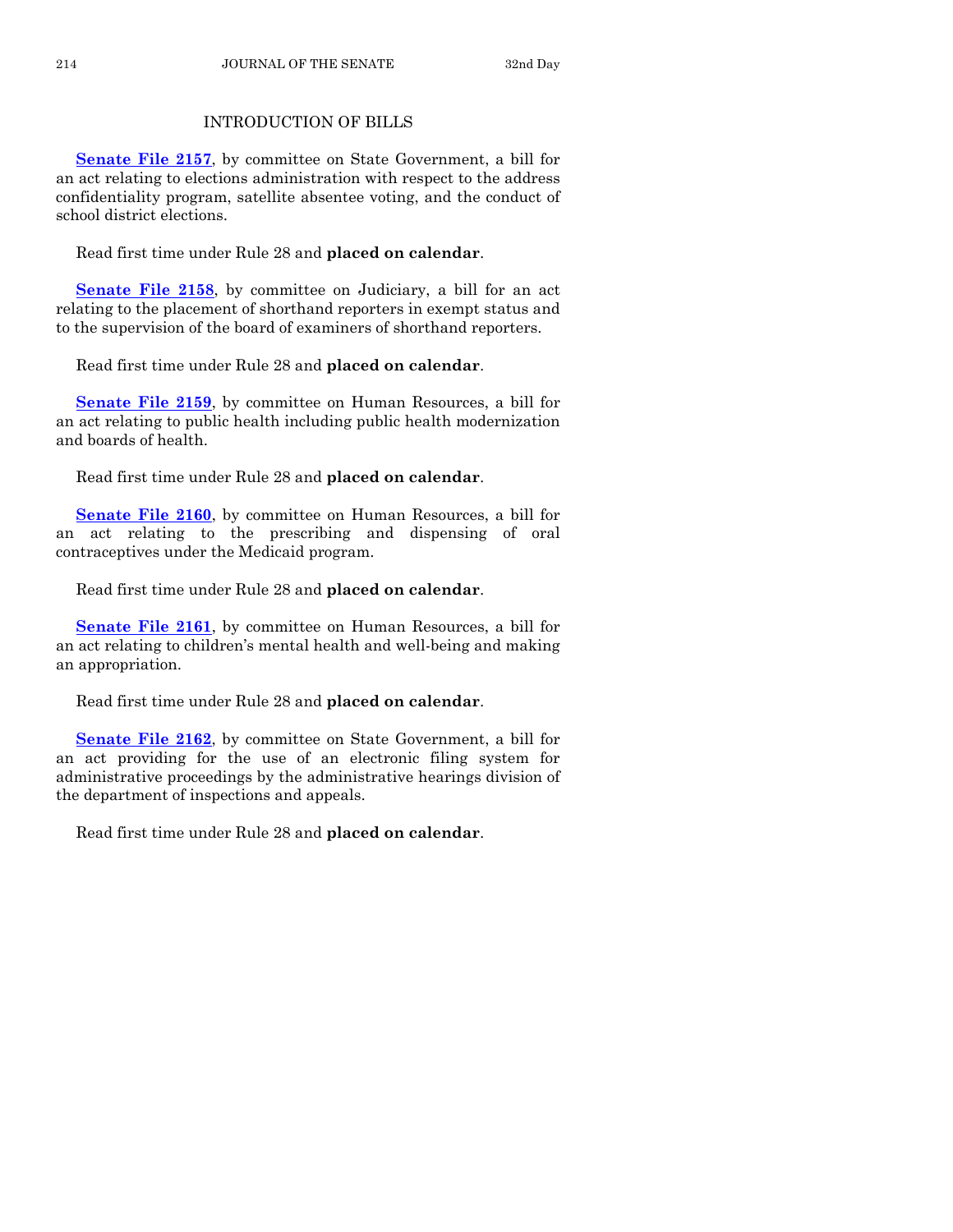**[Senate File 2163](http://coolice.legis.iowa.gov/Cool-ICE/default.asp?Category=billinfo&Service=Billbook&frame=1&GA=86&hbill=SF2163)**, by committee on Education, a bill for an act relating to licensing fees collected by the board of educational examiners, nullifying related administrative rules, and including effective date and retroactive applicability provisions.

Read first time under Rule 28 and **placed on calendar**.

**[Senate File 2164](http://coolice.legis.iowa.gov/Cool-ICE/default.asp?Category=billinfo&Service=Billbook&frame=1&GA=86&hbill=SF2164)**, by committee on Judiciary, a bill for an act relating to the expungement of criminal offenses for alcohol consumption in public, public intoxication, simulated public intoxication, or similar local ordinances, or when a finding of contempt has been entered, and including applicability provisions.

Read first time under Rule 28 and **placed on calendar**.

**[Senate File 2165](http://coolice.legis.iowa.gov/Cool-ICE/default.asp?Category=billinfo&Service=Billbook&frame=1&GA=86&hbill=SF2165)**, by Allen, a bill for an act relating to a child in need of assistance and child abuse and a drug-endangered child.

Read first time under Rule 28 and referred to committee on **Human Resources**.

**[Senate File 2166](http://coolice.legis.iowa.gov/Cool-ICE/default.asp?Category=billinfo&Service=Billbook&frame=1&GA=86&hbill=SF2166)**, by Schneider, a bill for an act relating to forfeiture of property for criminal offenses.

Read first time under Rule 28 and referred to committee on **Judiciary**.

**[Senate File 2167](http://coolice.legis.iowa.gov/Cool-ICE/default.asp?Category=billinfo&Service=Billbook&frame=1&GA=86&hbill=SF2167)**, by Schneider, a bill for an act relating to regulation and supervision of executive branch administrative units that regulate a profession.

Read first time under Rule 28 and referred to committee on **State Government**.

**[Senate File 2168](http://coolice.legis.iowa.gov/Cool-ICE/default.asp?Category=billinfo&Service=Billbook&frame=1&GA=86&hbill=SF2168)**, by committee on Veterans affairs, a bill for an act establishing a veterans treatment court in each judicial district.

Read first time under Rule 28 and **placed on calendar**.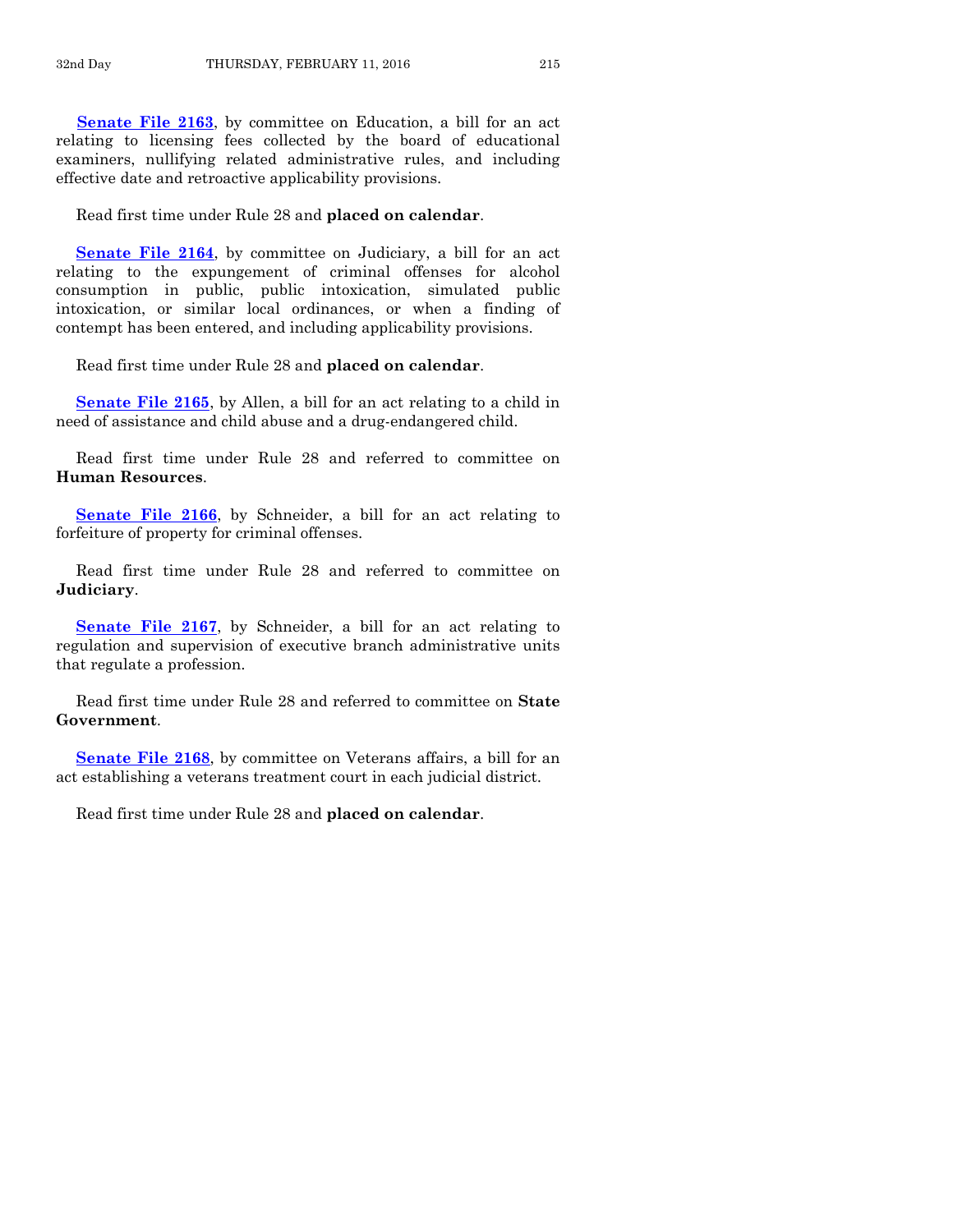**[Senate File 2169](http://coolice.legis.iowa.gov/Cool-ICE/default.asp?Category=billinfo&Service=Billbook&frame=1&GA=86&hbill=SF2169)**, by committee on Veterans Affairs, a bill for an act concerning veterans preference information.

Read first time under Rule 28 and **placed on calendar**.

**[Senate File 2170](http://coolice.legis.iowa.gov/Cool-ICE/default.asp?Category=billinfo&Service=Billbook&frame=1&GA=86&hbill=SF2170)**, by committee on State Government, a bill for an act modifying the notice requirements for public improvement projects.

Read first time under Rule 28 and **placed on calendar**.

**[Senate File 2171](http://coolice.legis.iowa.gov/Cool-ICE/default.asp?Category=billinfo&Service=Billbook&frame=1&GA=86&hbill=SF2171)**, by Guth, Chapman, Rozenboom, Segebart, Johnson, Schultz, Behn, Kraayenbrink, Shipley, Costello, and Garrett, a bill for an act relating to the standard of judicial review and providing a claim or defense when a state action burdens a person's exercise of religion, and including effective date provisions.

Read first time under Rule 28 and referred to committee on **Judiciary**.

**[Senate File 2172](http://coolice.legis.iowa.gov/Cool-ICE/default.asp?Category=billinfo&Service=Billbook&frame=1&GA=86&hbill=SF2172)**, by Petersen, a bill for an act establishing a task force related to extending juvenile court jurisdiction in delinquency matters and proceedings to include persons under the age of twentyone years.

Read first time under Rule 28 and referred to committee on **Judiciary**.

**[Senate File 2173](http://coolice.legis.iowa.gov/Cool-ICE/default.asp?Category=billinfo&Service=Billbook&frame=1&GA=86&hbill=SF2173)**, by Petersen, a bill for an act relating to law enforcement profiling by standardizing the collection and centralizing the compilation and reporting of officer stop and complaint data, providing for officer training, creating a community policing advisory board, providing for penalties and remedies, and including effective date provisions.

Read first time under Rule 28 and referred to committee on **Judiciary**.

**[Senate File 2174](http://coolice.legis.iowa.gov/Cool-ICE/default.asp?Category=billinfo&Service=Billbook&frame=1&GA=86&hbill=SF2174)**, by Courtney, a bill for an act relating to the access to and retention of peace officer body camera data.

Read first time under Rule 28 and referred to committee on **Judiciary**.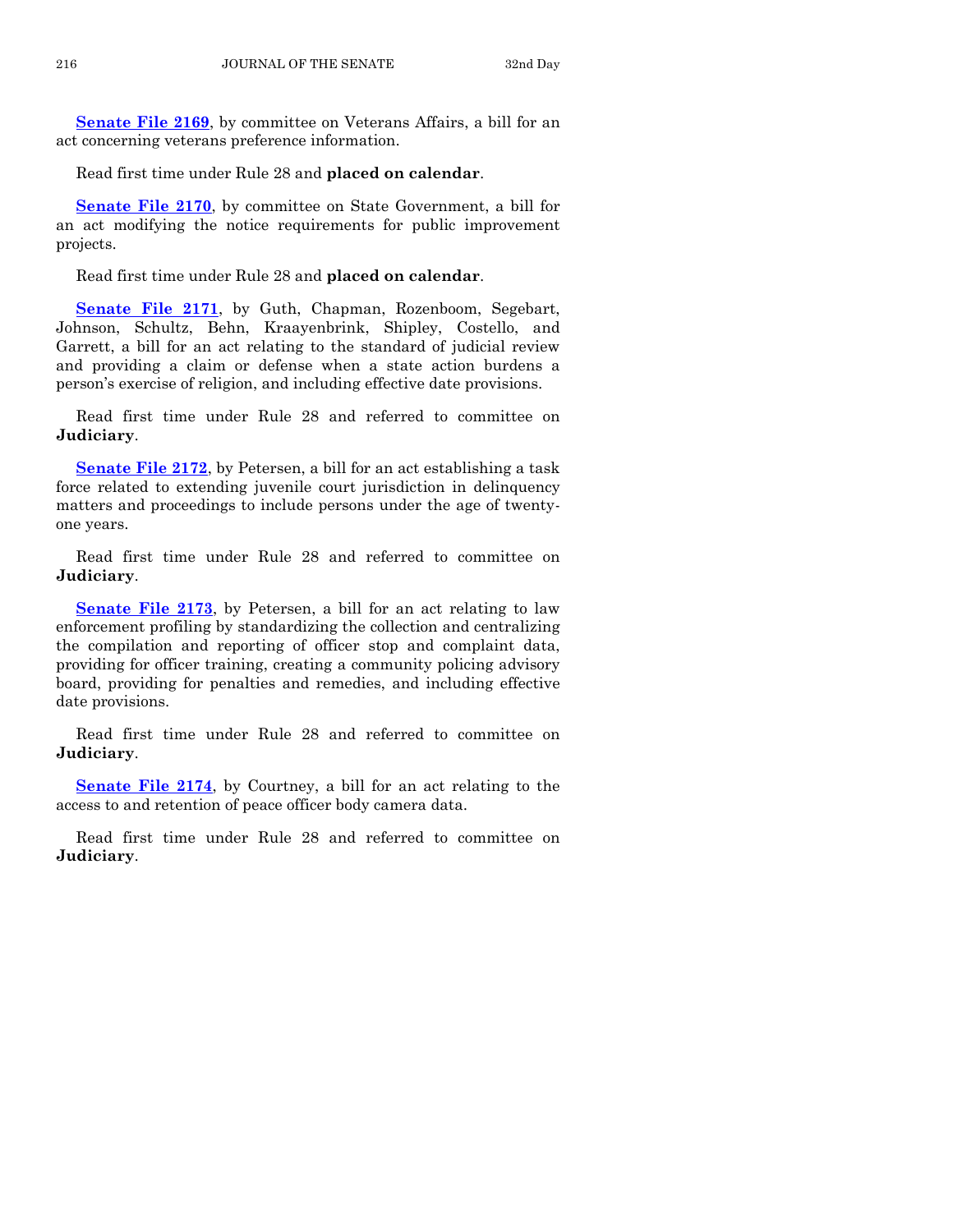**[Senate File 2175](http://coolice.legis.iowa.gov/Cool-ICE/default.asp?Category=billinfo&Service=Billbook&frame=1&GA=86&hbill=SF2175)**, by Bisignano, a bill for an act concerning employment prohibitions relating to receiving an annuity under the judicial retirement system.

Read first time under Rule 28 and referred to committee on **Judiciary**.

**[Senate File 2176](http://coolice.legis.iowa.gov/Cool-ICE/default.asp?Category=billinfo&Service=Billbook&frame=1&GA=86&hbill=SF2176)**, by Guth, a bill for an act restricting the movement of dogs and cats into this state by certain persons regulated by the department of agriculture and land stewardship, and including penalties.

Read first time under Rule 28 and referred to committee on **Agriculture**.

**[Senate File 2177](http://coolice.legis.iowa.gov/Cool-ICE/default.asp?Category=billinfo&Service=Billbook&frame=1&GA=86&hbill=SF2177)**, by Guth, a bill for an act relating to persons selling dogs or cats to persons for their own use and enjoyment, by providing for express warranties covering the condition of the dogs or cats, and including penalties.

Read first time under Rule 28 and referred to committee on **Agriculture**.

**[Senate File 2178](http://coolice.legis.iowa.gov/Cool-ICE/default.asp?Category=billinfo&Service=Billbook&frame=1&GA=86&hbill=SF2178)**, by Smith, a bill for an act relating to a declaration concerning the final disposition of a person's remains and including applicability provisions.

Read first time under Rule 28 and referred to committee on **Human Resources**.

# STUDY BILLS RECEIVED

# **[SSB 3142](http://coolice.legis.iowa.gov/Cool-ICE/default.asp?Category=billinfo&Service=Billbook&frame=1&GA=86&hbill=SSB3142) Economic Growth**

Relating to small farm operations involved in the production of certain commodities that are unprocessed or processed, including by establishing programs to support production and marketing, and requiring government entities to provide a preference for certified small farm operators when purchasing food.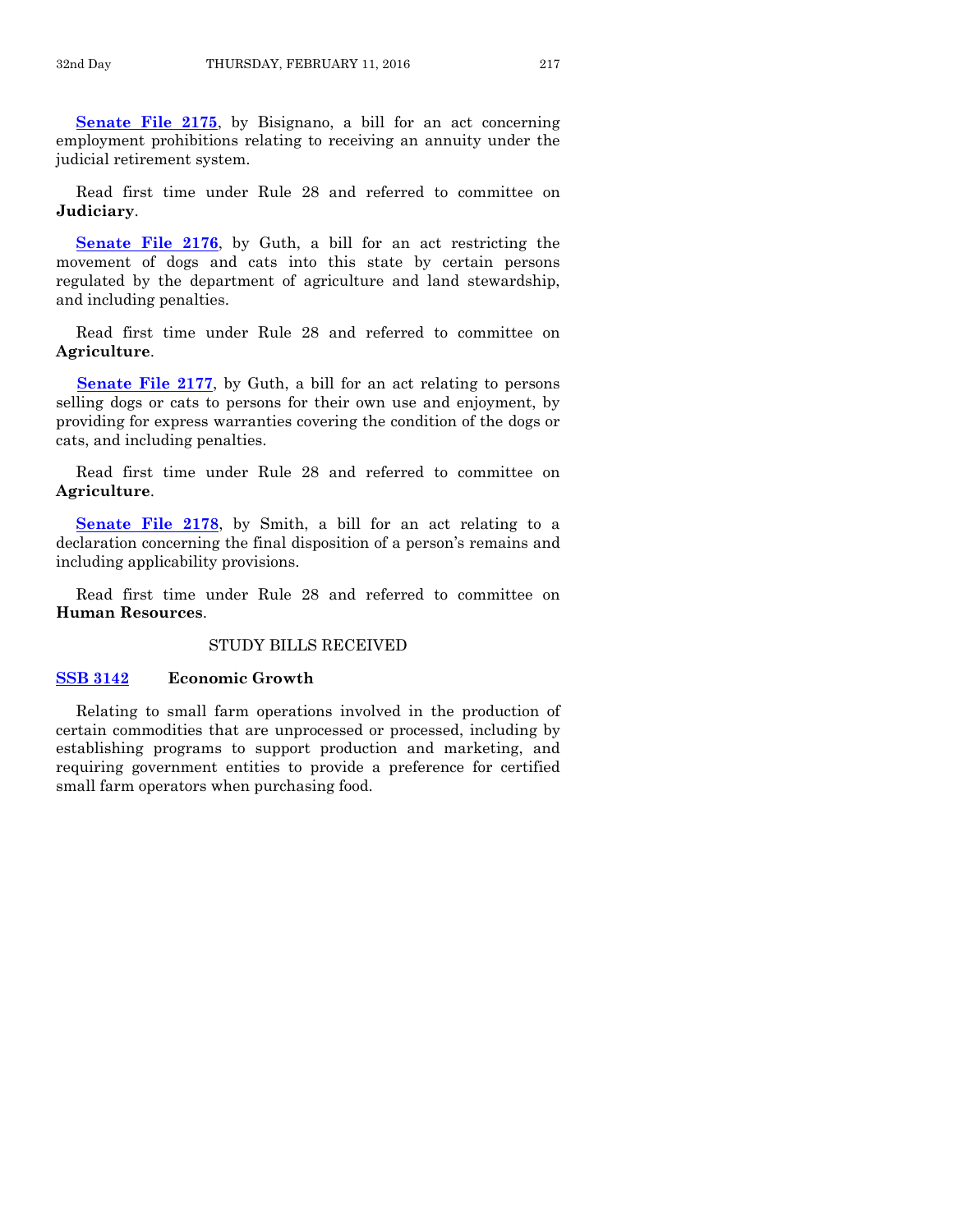# **[SSB 3143](http://coolice.legis.iowa.gov/Cool-ICE/default.asp?Category=billinfo&Service=Billbook&frame=1&GA=86&hbill=SSB3143) Human Resources**

Providing for the licensure of genetic counselors, making penalties applicable, and including effective date and implementation provisions.

# **[SSB 3144](http://coolice.legis.iowa.gov/Cool-ICE/default.asp?Category=billinfo&Service=Billbook&frame=1&GA=86&hbill=SSB3144) Judiciary**

Creating the uniform deployed parents custody and visitation Act, and repealing current Code provisions relating to parents on active military duty.

# **[SSB 3145](http://coolice.legis.iowa.gov/Cool-ICE/default.asp?Category=billinfo&Service=Billbook&frame=1&GA=86&hbill=SSB3145) State Government**

Relating to the distribution and permissible expenditures of the emergency communications service surcharge and the name of the surcharge fund.

# **[SSB 3146](http://coolice.legis.iowa.gov/Cool-ICE/default.asp?Category=billinfo&Service=Billbook&frame=1&GA=86&hbill=SSB3146) Economic Growth**

Modifying the state sales tax rebate to the owner or operator of a baseball and softball tournament facility and movie site.

# **[SSB 3147](http://coolice.legis.iowa.gov/Cool-ICE/default.asp?Category=billinfo&Service=Billbook&frame=1&GA=86&hbill=SSB3147) State Government**

Relating to the administration of city elections by permitting the county commissioner of elections to designate a city clerk to receive city candidate filings.

# **[SSB 3148](http://coolice.legis.iowa.gov/Cool-ICE/default.asp?Category=billinfo&Service=Billbook&frame=1&GA=86&hbill=SSB3148) Commerce**

Relating to certain disclosure requirements for the transfer of real estate involving limited liability companies.

# **[SSB 3149](http://coolice.legis.iowa.gov/Cool-ICE/default.asp?Category=billinfo&Service=Billbook&frame=1&GA=86&hbill=SSB3149) Agriculture**

Providing for an in-field watershed quality education pilot project.

# **[SSB 3150](http://coolice.legis.iowa.gov/Cool-ICE/default.asp?Category=billinfo&Service=Billbook&frame=1&GA=86&hbill=SSB3150) Local Government**

Relating to the standards for land surveying, including requirements for recorded document formatting, monument preservation certificates, and retracement plats of survey.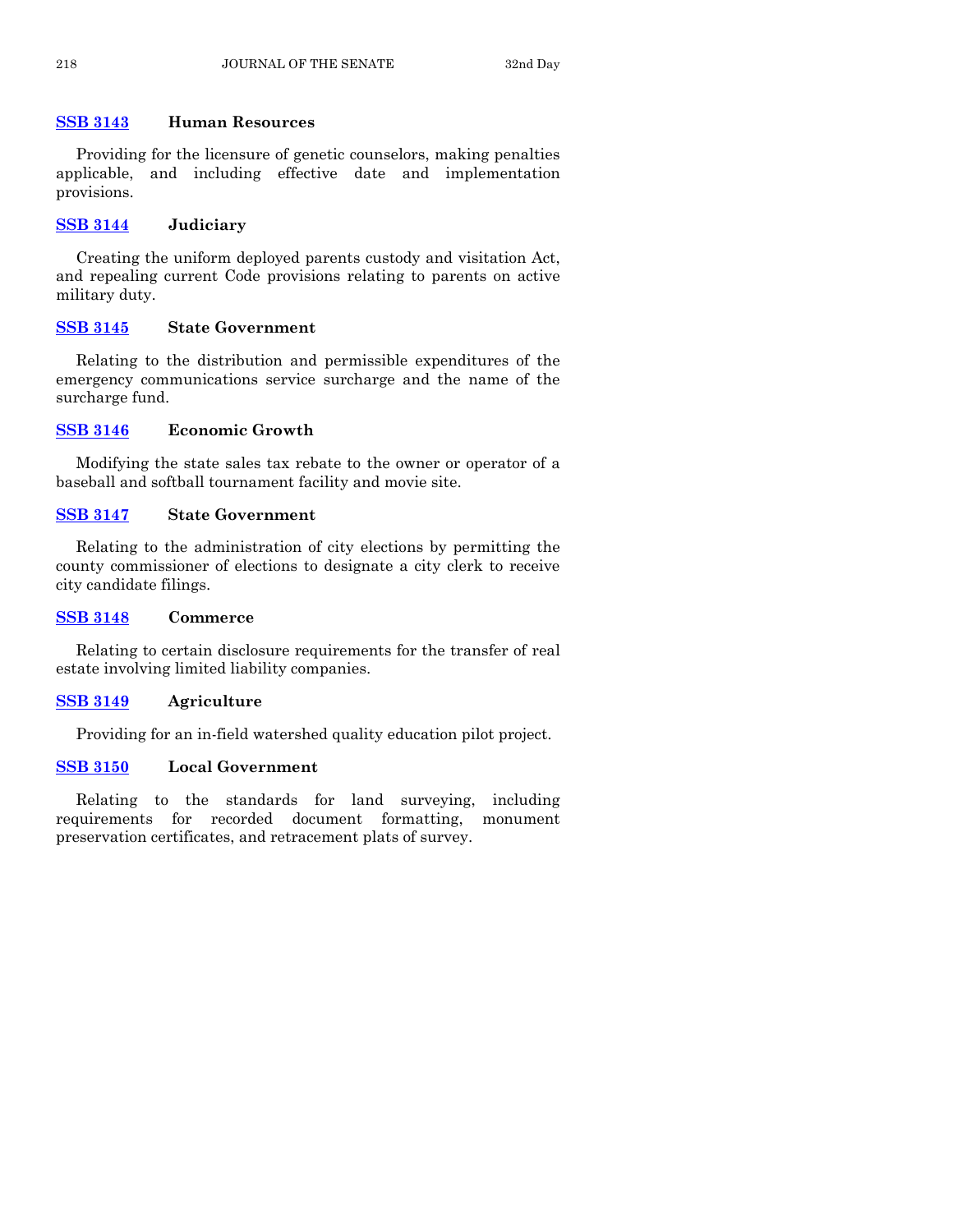# SUBCOMMITTEE ASSIGNMENTS

# **[Senate File 2120](http://coolice.legis.iowa.gov/Cool-ICE/default.asp?Category=billinfo&Service=Billbook&frame=1&GA=86&hbill=SF2120)**

JUDICIARY: Petersen, Chair; Bisignano and Schneider

#### **[Senate File 2138](http://coolice.legis.iowa.gov/Cool-ICE/default.asp?Category=billinfo&Service=Billbook&frame=1&GA=86&hbill=SF2138)**

JUDICIARY: Bisignano, Chair; Petersen and Schneider

#### **[Senate File 2139](http://coolice.legis.iowa.gov/Cool-ICE/default.asp?Category=billinfo&Service=Billbook&frame=1&GA=86&hbill=SF2139)**

JUDICIARY: Hogg, Chair; Schneider and Sodders

# **[Senate File 2148](http://coolice.legis.iowa.gov/Cool-ICE/default.asp?Category=billinfo&Service=Billbook&frame=1&GA=86&hbill=SF2148)**

EDUCATION: Quirmbach, Chair; Dvorsky and Zaun

# **[SSB 3142](http://coolice.legis.iowa.gov/Cool-ICE/default.asp?Category=billinfo&Service=Billbook&frame=1&GA=86&hbill=SSB3142)**

ECONOMIC GROWTH: Taylor, Chair; Bowman and Chelgren

# **[SSB 3143](http://coolice.legis.iowa.gov/Cool-ICE/default.asp?Category=billinfo&Service=Billbook&frame=1&GA=86&hbill=SSB3143)**

HUMAN RESOURCES: Bolkcom, Chair; Johnson and Mathis

# **[SSB 3144](http://coolice.legis.iowa.gov/Cool-ICE/default.asp?Category=billinfo&Service=Billbook&frame=1&GA=86&hbill=SSB3144)**

JUDICIARY: Sodders, Chair; Garrett and Horn

# **[SSB 3145](http://coolice.legis.iowa.gov/Cool-ICE/default.asp?Category=billinfo&Service=Billbook&frame=1&GA=86&hbill=SSB3145)**

STATE GOVERNMENT: Danielson, Chair; Chapman and Dvorsky

# **[SSB 3146](http://coolice.legis.iowa.gov/Cool-ICE/default.asp?Category=billinfo&Service=Billbook&frame=1&GA=86&hbill=SSB3146)**

ECONOMIC GROWTH: Dotzler, Chair; Guth and Mathis

# **[SSB 3147](http://coolice.legis.iowa.gov/Cool-ICE/default.asp?Category=billinfo&Service=Billbook&frame=1&GA=86&hbill=SSB3147)**

STATE GOVERNMENT: Dearden, Chair; Chapman and Petersen

# **[SSB 3148](http://coolice.legis.iowa.gov/Cool-ICE/default.asp?Category=billinfo&Service=Billbook&frame=1&GA=86&hbill=SSB3148)**

COMMERCE: Allen, Chair; Anderson and Schoenjahn

# **[SSB 3149](http://coolice.legis.iowa.gov/Cool-ICE/default.asp?Category=billinfo&Service=Billbook&frame=1&GA=86&hbill=SSB3149)**

AGRICULTURE: Hart, Chair; Kapucian and Seng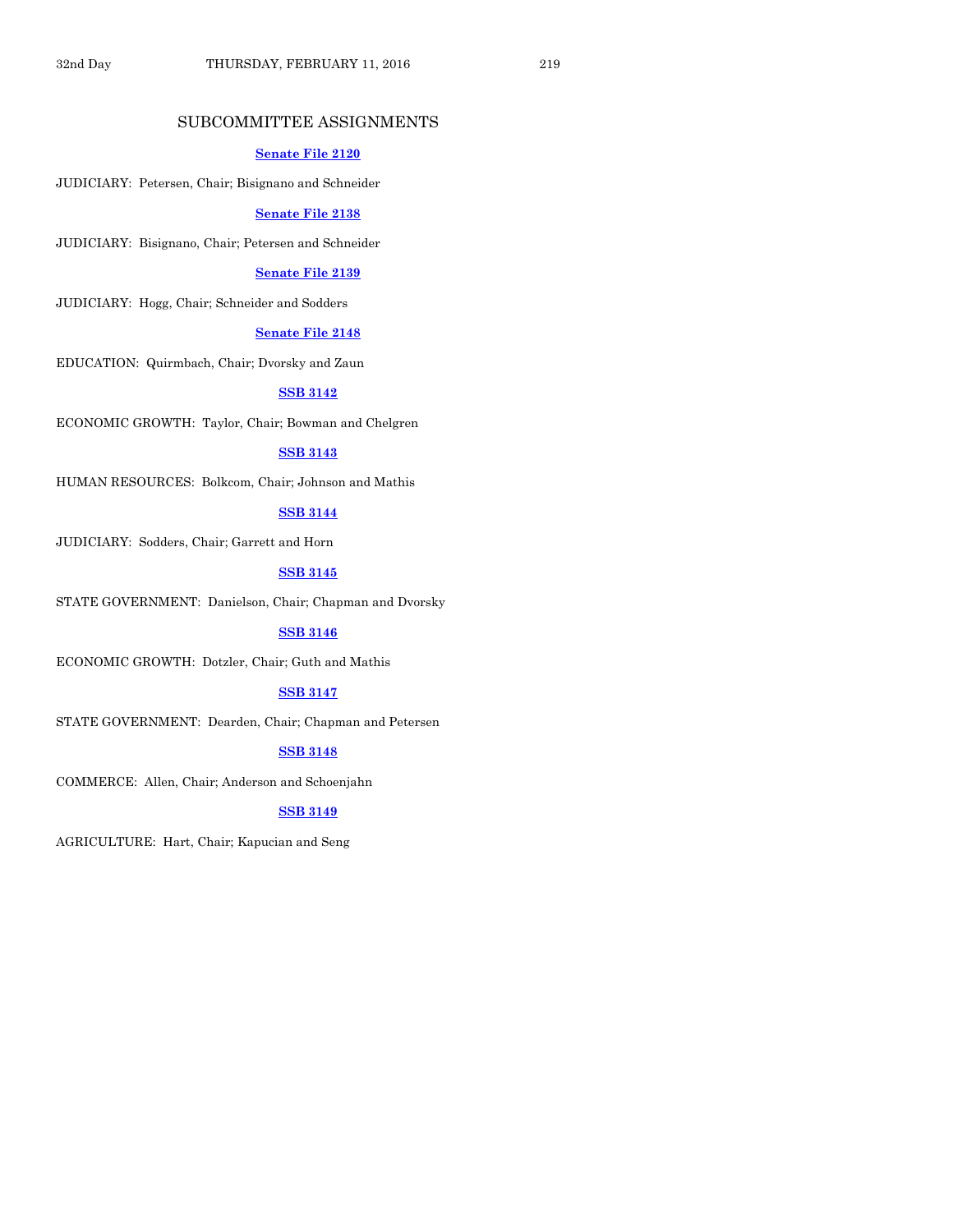#### **[SSB 3150](http://coolice.legis.iowa.gov/Cool-ICE/default.asp?Category=billinfo&Service=Billbook&frame=1&GA=86&hbill=SSB3150)**

#### LOCAL GOVERNMENT: Taylor, Chair; Allen and Guth

# FINAL COMMITTEE REPORTS OF BILL ACTION

#### **EDUCATION**

**Bill Title:** [\\*SENATE FILE 2163](http://coolice.legis.iowa.gov/Cool-ICE/default.asp?Category=billinfo&Service=Billbook&frame=1&GA=86&hbill=SF2163) [\(SSB 3047\)](http://coolice.legis.iowa.gov/Cool-ICE/default.asp?Category=billinfo&Service=Billbook&frame=1&GA=86&hbill=SSB3047), a bill for an act relating to licensing fees collected by the board of educational examiners, nullifying related administrative rules, and including effective date and retroactive applicability provisions.

#### **Recommendation:** APPROVED COMMITTEE BILL.

**Final Vote:** Ayes, 13: Quirmbach, Schoenjahn, Sinclair, Behn, Bowman, Dvorsky, Hart, Johnson, Kinney, Kraayenbrink, Mathis, Schultz, and Wilhelm. Nays, none. Absent, 2: Hogg and Zaun.

#### **Fiscal Note:** NOT REQUIRED UNDER JOINT RULE 17.

\*Pursuant to Rule 40, the Legislative Services Agency reported nonsubstantive changes to the members of the Education Committee on Senate [File 2163,](http://coolice.legis.iowa.gov/Cool-ICE/default.asp?Category=billinfo&Service=Billbook&frame=1&GA=86&hbill=SF2163) and they were attached to the committee report.

#### **HUMAN RESOURCES**

**Bill Title:** [SENATE FILE 2159](http://coolice.legis.iowa.gov/Cool-ICE/default.asp?Category=billinfo&Service=Billbook&frame=1&GA=86&hbill=SF2159) [\(SSB 3072\)](http://coolice.legis.iowa.gov/Cool-ICE/default.asp?Category=billinfo&Service=Billbook&frame=1&GA=86&hbill=SSB3072), a bill for an act relating to public health including public health modernization and boards of health.

#### **Recommendation:** APPROVED COMMITTEE BILL.

**Final Vote:** Ayes, 13: Mathis, Ragan, Johnson, Allen, Bolkcom, Chelgren, Costello, Dotzler, Garrett, Jochum, Segebart, Taylor, and Wilhelm. Nays, none. Absent, none.

**Fiscal Note:** NOT REQUIRED UNDER JOINT RULE 17.

# **ALSO:**

**Bill Title:** [SENATE FILE 2160](http://coolice.legis.iowa.gov/Cool-ICE/default.asp?Category=billinfo&Service=Billbook&frame=1&GA=86&hbill=SF2160) [\(SSB 3036\)](http://coolice.legis.iowa.gov/Cool-ICE/default.asp?Category=billinfo&Service=Billbook&frame=1&GA=86&hbill=SSB3036), a bill for an act relating to the prescribing and dispensing of oral contraceptives under the Medicaid program.

#### **Recommendation:** APPROVED COMMITTEE BILL.

**Final Vote:** Ayes, 9: Mathis, Ragan, Allen, Bolkcom, Dotzler, Jochum, Segebart, Taylor, and Wilhelm. Nays, 4: Johnson, Chelgren, Costello, and Garrett. Absent, none.

**Fiscal Note:** NOT REQUIRED UNDER JOINT RULE 17.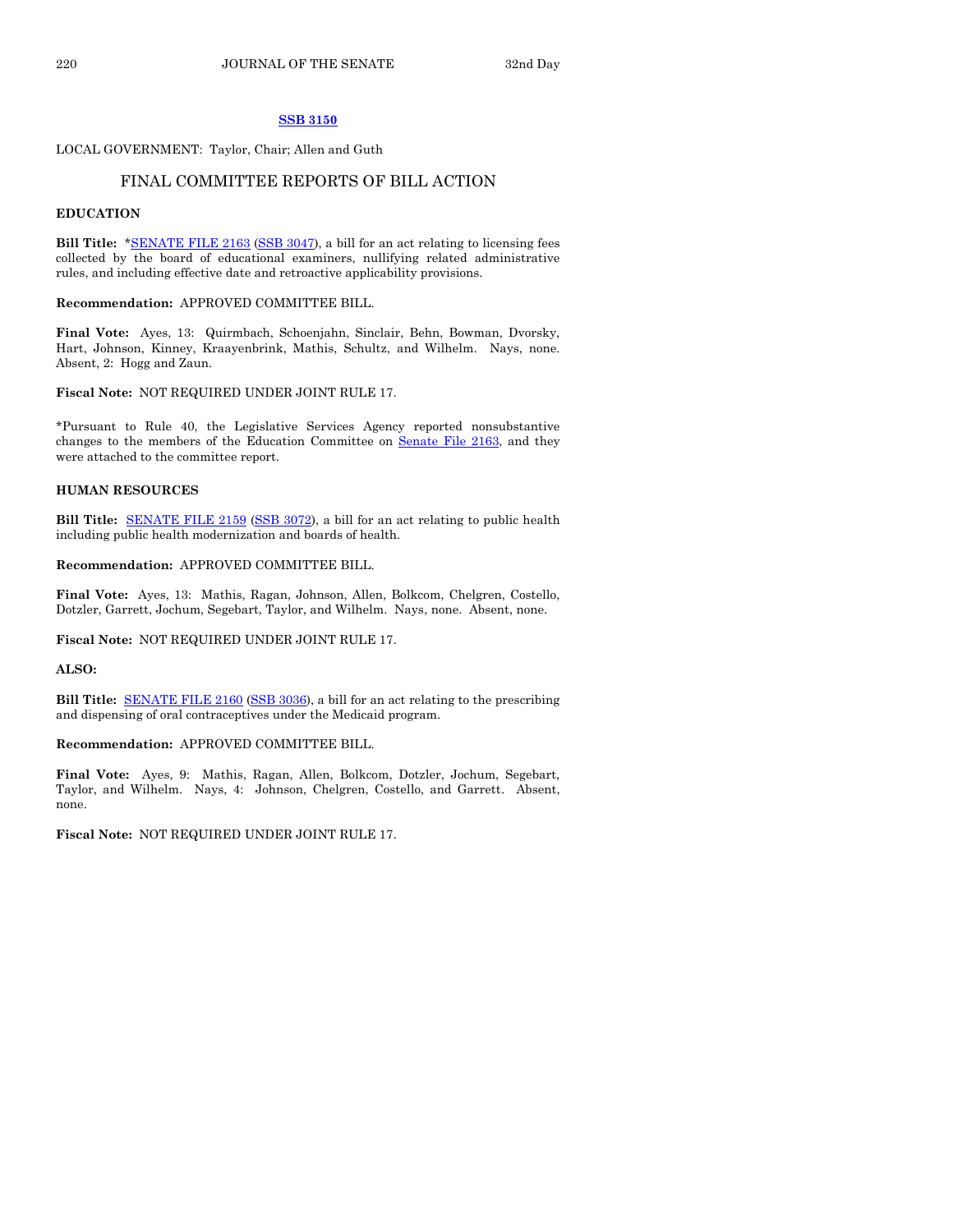#### **ALSO:**

Bill Title: **[SENATE FILE 2161](http://coolice.legis.iowa.gov/Cool-ICE/default.asp?Category=billinfo&Service=Billbook&frame=1&GA=86&hbill=SF2161)** [\(SSB 3109\)](http://coolice.legis.iowa.gov/Cool-ICE/default.asp?Category=billinfo&Service=Billbook&frame=1&GA=86&hbill=SSB3109), a bill for an act relating to children's mental health and well-being and making an appropriation.

**Recommendation:** APPROVED COMMITTEE BILL.

**Final Vote:** Ayes, 13: Mathis, Ragan, Johnson, Allen, Bolkcom, Chelgren, Costello, Dotzler, Garrett, Jochum, Segebart, Taylor, and Wilhelm. Nays, none. Absent, none.

**Fiscal Note:** NOT REQUIRED UNDER JOINT RULE 17.

#### **JUDICIARY**

**Bill Title:** [\\*SENATE FILE 2158](http://coolice.legis.iowa.gov/Cool-ICE/default.asp?Category=billinfo&Service=Billbook&frame=1&GA=86&hbill=SF2158) [\(SSB 3028\)](http://coolice.legis.iowa.gov/Cool-ICE/default.asp?Category=billinfo&Service=Billbook&frame=1&GA=86&hbill=SSB3028), a bill for an act relating to the placement of shorthand reporters in exempt status and to the supervision of the board of examiners of shorthand reporters.

#### **Recommendation:** APPROVED COMMITTEE BILL.

**Final Vote:** Ayes, 13: Sodders, Hogg, Schneider, Bisignano, Garrett, Horn, Kinney, Petersen, Quirmbach, Shipley, Taylor, Whitver, and Zaun. Nays, none. Absent, none.

**Fiscal Note:** NOT REQUIRED UNDER JOINT RULE 17.

\*Pursuant to Rule 40, the Legislative Services Agency reported nonsubstantive changes to the members of the Judiciary Committee on Senate [File 2158,](http://coolice.legis.iowa.gov/Cool-ICE/default.asp?Category=billinfo&Service=Billbook&frame=1&GA=86&hbill=SF2158) and they were attached to the committee report.

#### **ALSO:**

**Bill Title:** [\\*SENATE FILE 2164](http://coolice.legis.iowa.gov/Cool-ICE/default.asp?Category=billinfo&Service=Billbook&frame=1&GA=86&hbill=SF2164) (formerly [SF 2023\)](http://coolice.legis.iowa.gov/Cool-ICE/default.asp?Category=billinfo&Service=Billbook&frame=1&GA=86&hbill=SF2023), a bill for an act relating to the expungement of criminal offenses for alcohol consumption in public, public intoxication, simulated public intoxication, or similar local ordinances, or when a finding of contempt has been entered, and including applicability provisions.

**Recommendation:** APPROVED COMMITTEE BILL.

**Final Vote:** Ayes, 13: Sodders, Hogg, Schneider, Bisignano, Garrett, Horn, Kinney, Petersen, Quirmbach, Shipley, Taylor, Whitver, and Zaun. Nays, none. Absent, none.

#### **Fiscal Note:** NOT REQUIRED UNDER JOINT RULE 17.

\*Pursuant to Rule 40, the Legislative Services Agency reported nonsubstantive changes to the members of the Judiciary Committee on Senate [File 2164,](http://coolice.legis.iowa.gov/Cool-ICE/default.asp?Category=billinfo&Service=Billbook&frame=1&GA=86&hbill=SF2164) and they were attached to the committee report.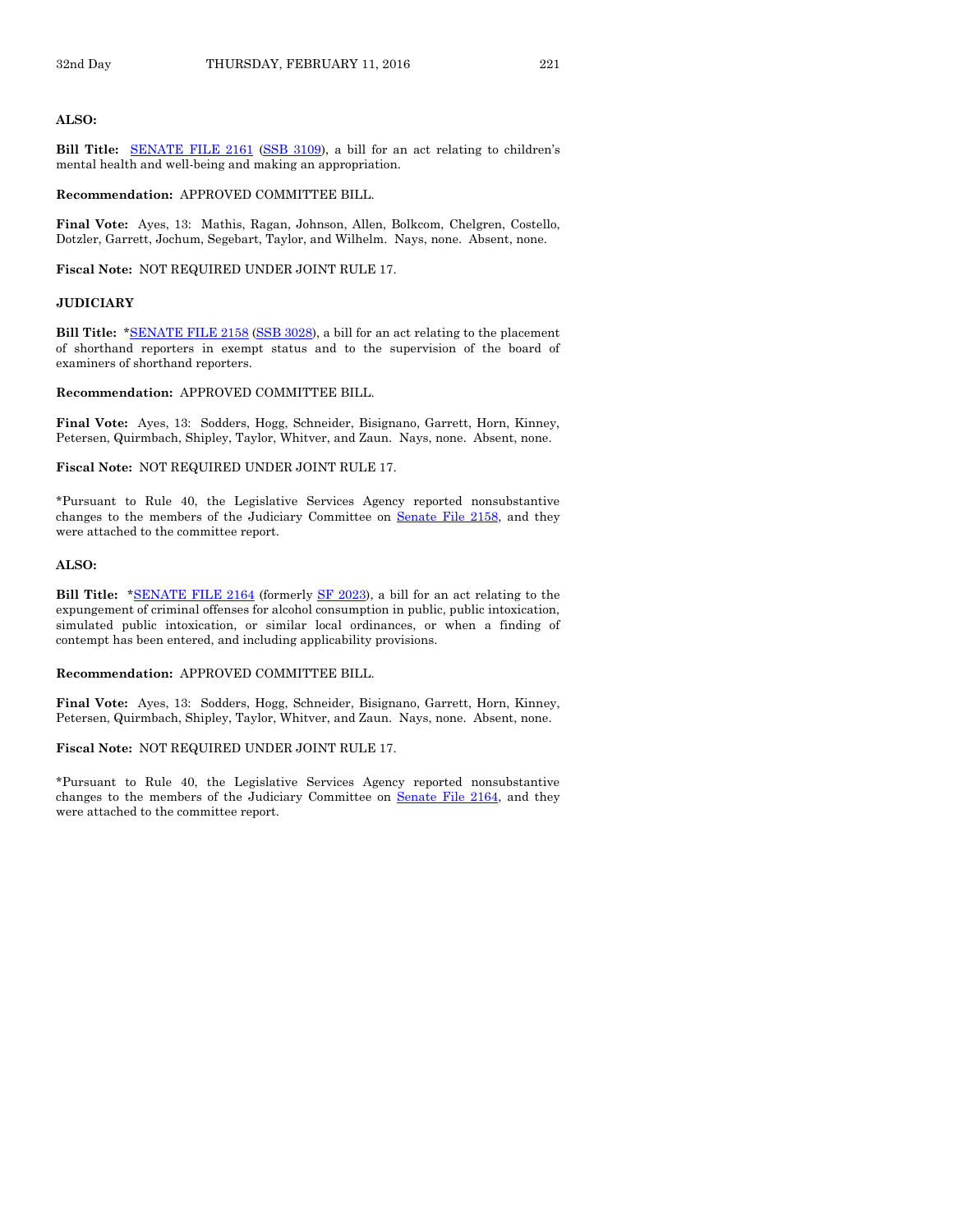#### **STATE GOVERNMENT**

**Bill Title:** [SENATE FILE 2157](http://coolice.legis.iowa.gov/Cool-ICE/default.asp?Category=billinfo&Service=Billbook&frame=1&GA=86&hbill=SF2157) [\(SSB 3020\)](http://coolice.legis.iowa.gov/Cool-ICE/default.asp?Category=billinfo&Service=Billbook&frame=1&GA=86&hbill=SSB3020), a bill for an act relating to elections administration with respect to the address confidentiality program, satellite absentee voting, and the conduct of school district elections.

**Recommendation:** APPROVED COMMITTEE BILL.

**Final Vote:** Ayes, 15: Danielson, Courtney, Bertrand, Bowman, Chapman, Dearden, Dvorsky, Feenstra, Horn, Johnson, McCoy, Petersen, Schoenjahn, Schultz, and Whitver. Nays, none. Absent, none.

**Fiscal Note:** NOT REQUIRED UNDER JOINT RULE 17.

#### **ALSO:**

**Bill Title:** [SENATE FILE 2162](http://coolice.legis.iowa.gov/Cool-ICE/default.asp?Category=billinfo&Service=Billbook&frame=1&GA=86&hbill=SF2162) [\(SSB 3022\)](http://coolice.legis.iowa.gov/Cool-ICE/default.asp?Category=billinfo&Service=Billbook&frame=1&GA=86&hbill=SSB3022), a bill for an act providing for the use of an electronic filing system for administrative proceedings by the administrative hearings division of the department of inspections and appeals.

**Recommendation:** APPROVED COMMITTEE BILL.

**Final Vote:** Ayes, 15: Danielson, Courtney, Bertrand, Bowman, Chapman, Dearden, Dvorsky, Feenstra, Horn, Johnson, McCoy, Petersen, Schoenjahn, Schultz, and Whitver. Nays, none. Absent, none.

**Fiscal Note:** NOT REQUIRED UNDER JOINT RULE 17.

#### **ALSO:**

**Bill Title: \***[SENATE FILE 2170](http://coolice.legis.iowa.gov/Cool-ICE/default.asp?Category=billinfo&Service=Billbook&frame=1&GA=86&hbill=SF2170) [\(SSB 3040\)](http://coolice.legis.iowa.gov/Cool-ICE/default.asp?Category=billinfo&Service=Billbook&frame=1&GA=86&hbill=SSB3040), a bill for an act modifying the notice requirements for public improvement projects.

**Recommendation:** APPROVED COMMITTEE BILL.

**Final Vote:** Ayes, 14: Danielson, Courtney, Bertrand, Bowman, Chapman, Dearden, Dvorsky, Feenstra, Horn, McCoy, Petersen, Schoenjahn, Schultz, and Whitver. Nays, 1: Johnson. Absent, none.

**Fiscal Note:** NOT REQUIRED UNDER JOINT RULE 17.

\*Pursuant to Rule 40, the Legislative Services Agency reported nonsubstantive changes to the members of the State Government Committee on Senate [File 2170,](http://coolice.legis.iowa.gov/Cool-ICE/default.asp?Category=billinfo&Service=Billbook&frame=1&GA=86&hbill=SF2170) and they were attached to the committee report.

#### **VETERANS AFFAIRS**

**Bill Title:** [SENATE FILE 2168](http://coolice.legis.iowa.gov/Cool-ICE/default.asp?Category=billinfo&Service=Billbook&frame=1&GA=86&hbill=SF2168) [\(SSB 3085\)](http://coolice.legis.iowa.gov/Cool-ICE/default.asp?Category=billinfo&Service=Billbook&frame=1&GA=86&hbill=SSB3085), a bill for an act establishing a veterans treatment court in each judicial district.

**Recommendation:** APPROVED COMMITTEE BILL.